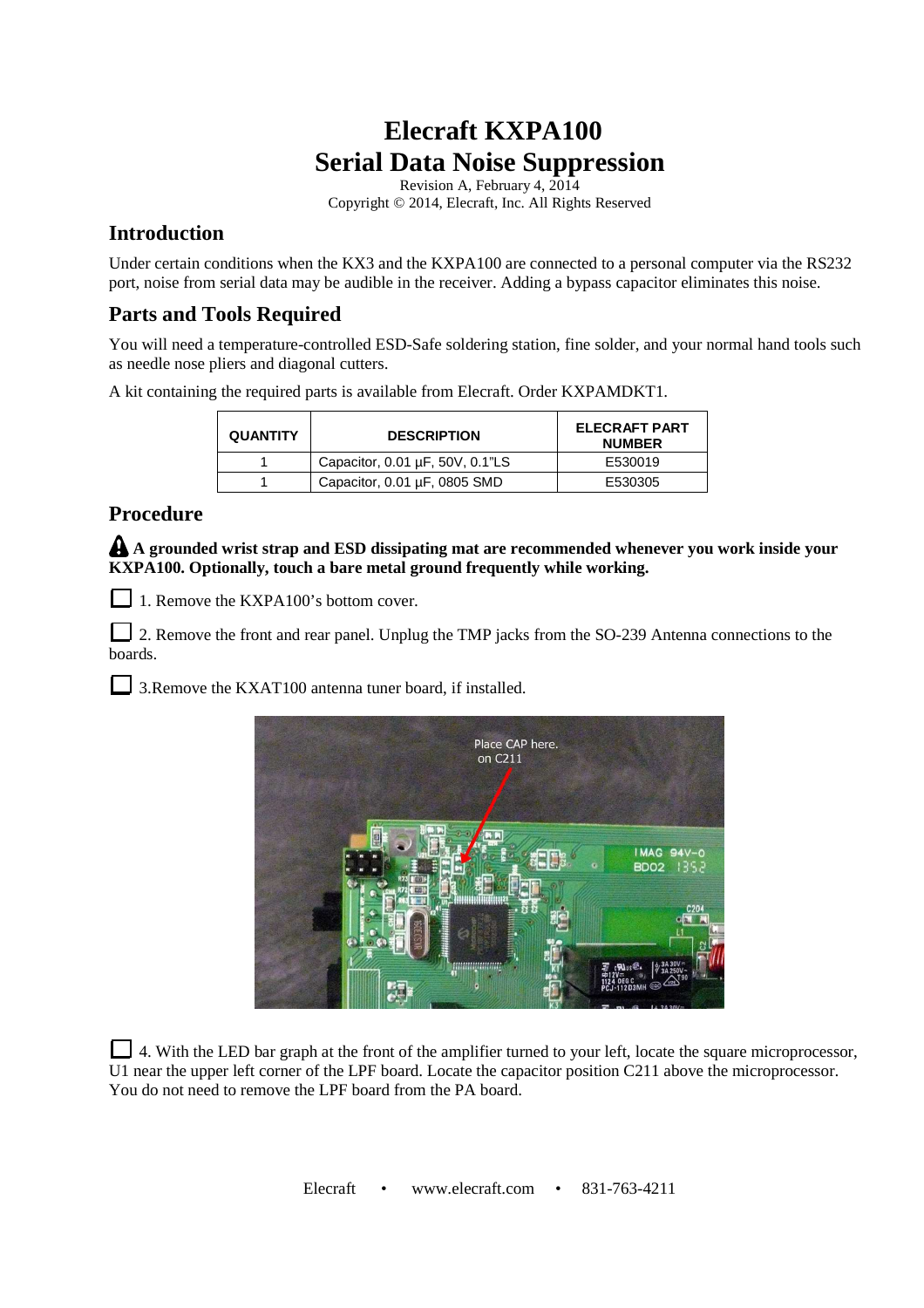5. Install ONE of the supplied capacitors in location C211 as shown below. Either the surface mount or the leaded capacitor may be used. Only one is necessary.



**Installing a 0.01 µF surface mount capacitor at C211** 



**Installing a 0.01 µF leaded capacitor at C211.** 

6. If you do not have the KXAT100, skip to step 10.

7. Reinstall the KXAT100 Antenna Tuner board using the four 4-40 machine screws and four split lockwashers that you removed earlier.

8. Connect the TMP plug from the rear panel ANT 2 to the ANT 2 TMP jack on the rear of the KXAT100 board.

9. Connect the TMP plug from the rear panel ANT 1 to the ANT 1 TMP jack on the rear of the KXAT100 board.

10. Connect the TMP plug from the rear panel RF IN to the RF IN TMP jack on the rear of the LPF board.